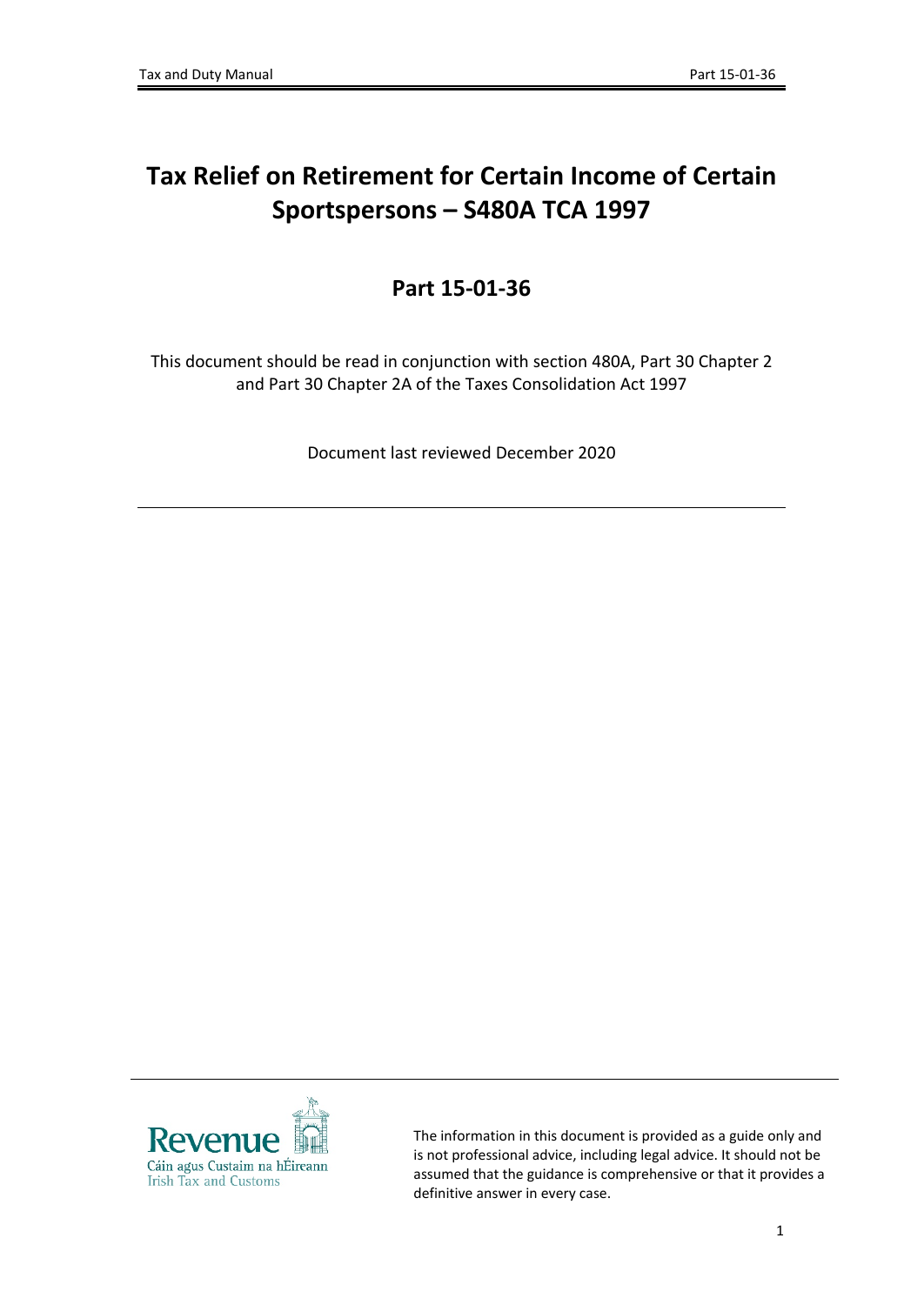## **Table of Contents**

| 2. |  |
|----|--|
|    |  |
|    |  |
|    |  |
|    |  |
|    |  |
|    |  |
|    |  |
|    |  |
|    |  |
|    |  |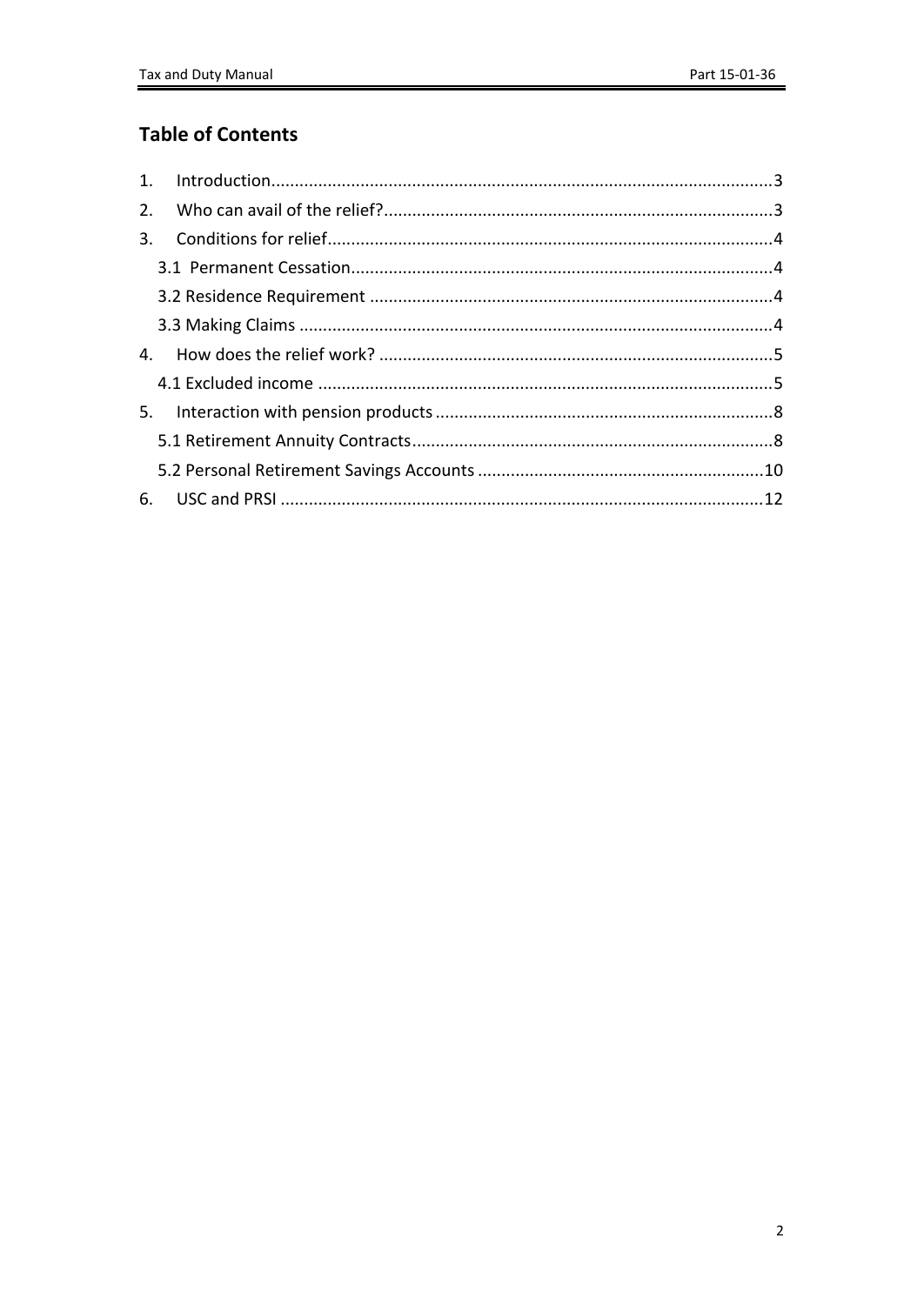## <span id="page-2-0"></span>1. Introduction

Section 12 of Finance Act 2002 introduced Section 480A into the Taxes Consolidation Act 1997 (TCA 1997). The section provides income tax relief on the retirement of certain sportspersons, specified in Schedule 23A of the TCA 1997, where certain conditions are satisfied.

The relief, given by way of repayment of tax, takes the form of a deduction from earnings and can be claimed for any 10 years of assessment chosen by the taxpayer from -

- the year of retirement, and
- the preceding 14 years of assessment.

### <span id="page-2-1"></span>2. Who can avail of the relief?

The following sportspersons (specified in Schedule 23A TCA 1997) can avail of the relief:

| Athlete             | <b>Badminton Player</b>    |
|---------------------|----------------------------|
| Boxer               | Cyclist                    |
| Footballer          | Golfer                     |
| Jockey              | <b>Motor Racing Driver</b> |
| <b>Rugby Player</b> | Squash Player              |
| Swimmer             | Tennis Player*             |
| Cricketer**         |                            |

\* Applicable for the year of assessment 1999/2000 and subsequent years

\*\*Applicable for the year of assessment 2012 and subsequent years

The present list is confined to persons involved in various sports where participants would be expected to have a relatively short earnings span.

It is available to sportspersons who are employees or self-employed on a professional basis. It is not available to persons engaged in sport primarily as a leisure activity or on an amateur basis, rather than a competitive one.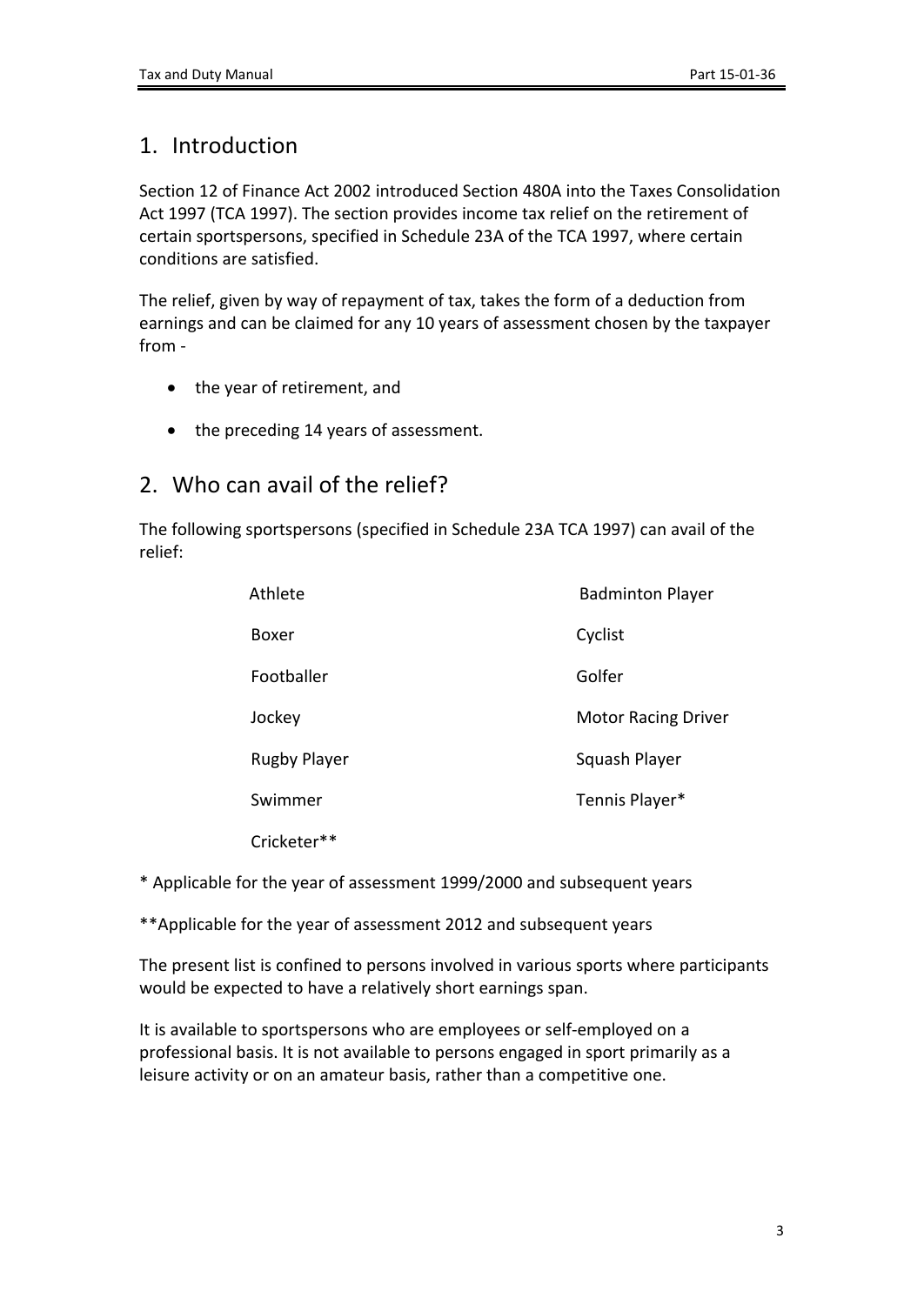## <span id="page-3-0"></span>3. Conditions for relief

### <span id="page-3-1"></span>3.1 Permanent Cessation

A qualifying sportsperson must satisfy Revenue that he or she has ceased permanently to be engaged in that occupation or to carry on that profession.

It is a question of fact in each case as to whether an individual has permanently ceased to be engaged in an occupation or to carry on a profession. In many cases, the fact of permanent cessation may be obvious from the circumstances, for example, in the case of significant career ending injuries. If there is a doubt, it is necessary to have regard to all the circumstances, including the particular nature of the sporting activities carried on. For example, a jockey or boxer may cease permanently to be engaged in his or her profession if his or her professional licence has not been renewed.

Evidence such as a testimonial match following an announcement of retirement would indicate that a football player ceased permanently to be engaged in the sport of playing football on a professional level. The fact that a sportsperson continued to participate in the sport on an amateur basis would not necessarily preclude a claim under this section.

The date of the permanent cessation is also a matter of fact in each case.

Relief granted under this section will be withdrawn if the person recommences to engage in the sport on a professional level. The withdrawal is done by making an assessment under Case IV of Schedule D for the years in respect of which the relief was originally given. Where relief is withdrawn this does not prevent a subsequent claim for the relief if and when the sportsperson finally does retire at a later time.

### <span id="page-3-2"></span>3.2 Residence Requirement

From 1 January 2014 a sportsperson must be resident in the State, an EEA state or an EFTA state for the year of assessment in which he or she ceases permanently to be engaged in that occupation or to carry on that profession. Prior to that date the requirement was that the sportsperson must be resident in the State.

### <span id="page-3-3"></span>3.3 Making Claims

A sportsperson claims the relief by including a claim in his or her return of income. However, where the sportsperson is not required to submit a return of income, he or she may submit a claim directly to Revenue.

A claim for relief must be made within 4 years from the end of the year of assessment in which the sportsperson retires.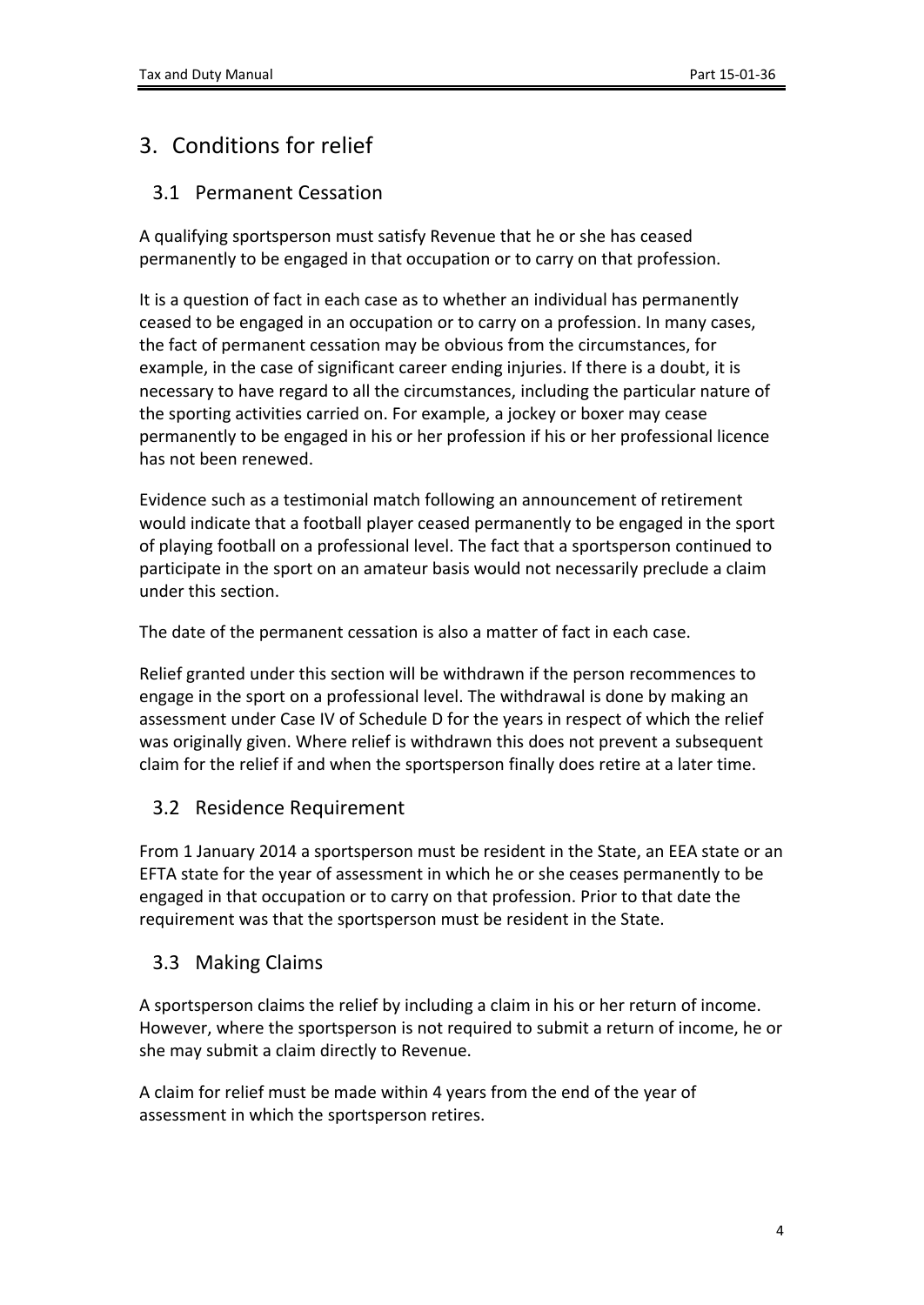### <span id="page-4-0"></span>4. How does the relief work?

Qualifying sportspersons will be entitled to a deduction from total income for up to any 10 of the years of assessment claimed. The amount of deduction available is set at 40% of the gross receipts, before deducting expenses, which arose wholly and exclusively from engaging in the sport.

Meaning of income which arises "wholly and exclusively"

Subsection (6) of section 480A TCA, 1997 defines the meaning of "wholly and exclusively" as -

Salaries, fees, wages, bonuses or perquisites received as a direct consequence of playing the game, in the case of an employee, and all match or performance fees, prize moneys and appearance moneys received directly from playing the game, in the case of a self-employed person.

Thus, the relief is restricted to direct earnings from participation in certain sports and does not apply where no direct sports earnings exist.

The relief, given by way of repayment of tax, takes the form of a deduction from earnings and can be claimed for any 10 years of assessment chosen by the taxpayer from -

- the year of retirement and
- the preceding 14 years of assessment.

Although the relief is given by way of repayment of tax, no interest is payable in respect of these repayments.

Also, the relief cannot be used to create or augment an income tax loss.

#### <span id="page-4-1"></span>4.1 Excluded income

The following income, regarded as indirect income, is excluded -

- sponsorship moneys received,
- receipts received for participation in advertisements, promotions, videos or television or radio programmes etc.,
- receipts for personal appearances or interviews, newspaper articles or magazines, and
- receipts for the right to use the individual's image or name to promote or endorse products or services or in any other manner.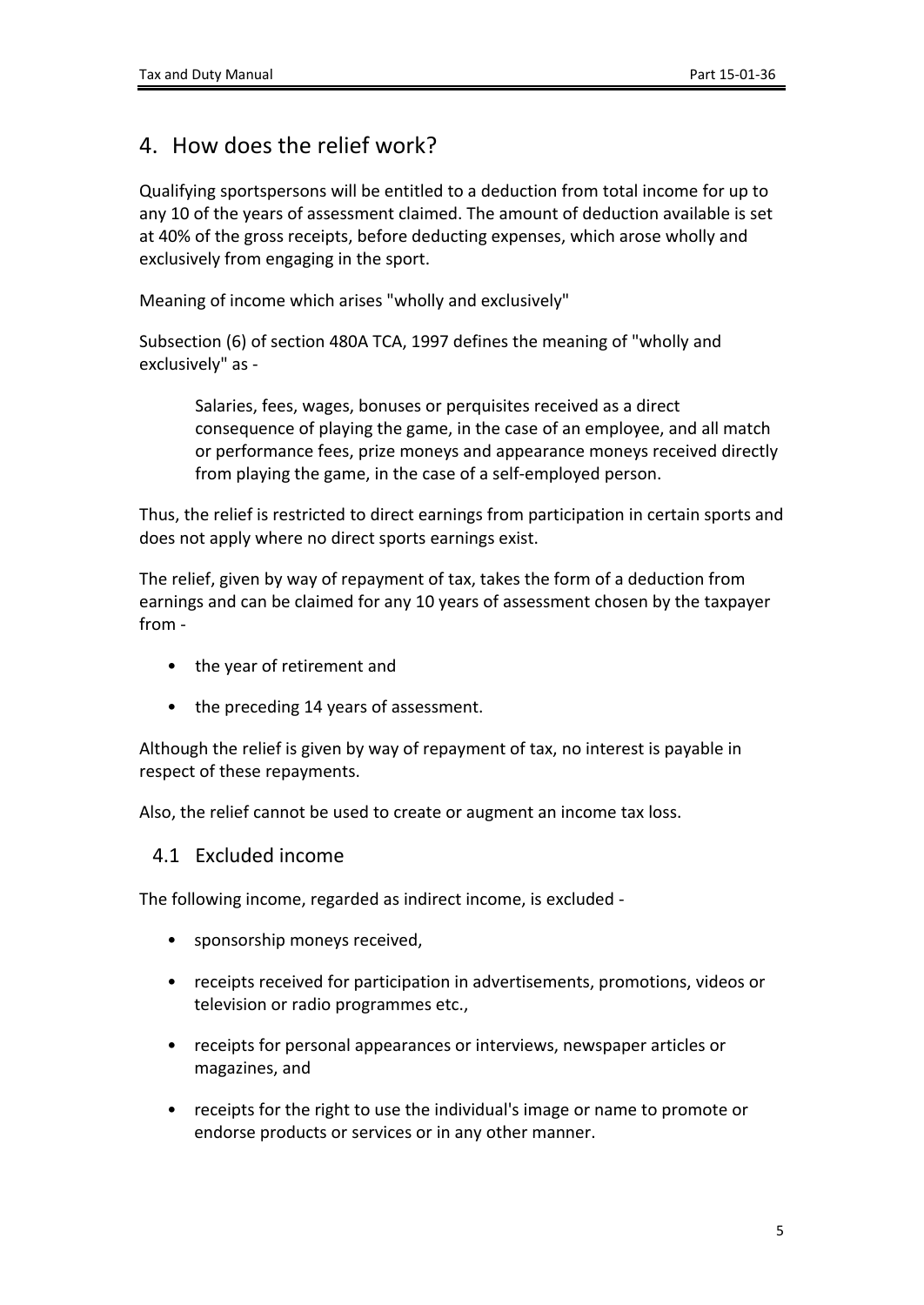Paul is a professional rugby player who retired from rugby in 2018. He wishes to claim sportspersons relief. To do so, he reviewed his income from playing rugby for:

- the year of his retirement, and
- the 14 years prior to the year of his retirement

He selected the 10 years which allowed him to maximise his relief claim.

One of the years he wishes to claim for is 2013.

#### **Paul's taxable income for 2013:**

| Rugby salary               | €250,000 |
|----------------------------|----------|
| <b>Employment expenses</b> | (E7,000) |
| Net Schedule E Income      | €243,000 |
| Personal Appearance Income | €15,000  |
| Taxable Income             | €258,000 |

After claiming sportspersons relief for 2013, his taxable income will change.

#### **Paul's taxable income for 2013, after sportspersons relief:**

| Rugby salary                                    | €250,000   |
|-------------------------------------------------|------------|
| <b>Employment expenses</b>                      | (E7,000)   |
| Sportspersons relief (€250,000<br>$\times$ 40%) | (E100,000) |
| Net Schedule E Income                           | €143,000   |
| Personal Appearance Income                      | €15,000    |
| Taxable Income                                  | €158,000   |

Paul will receive a deduction of €100,000 for 2013. Paul will carry out a similar review for the other 9 years he selects to calculate his total relief. The relief will be given by way of repayment of tax.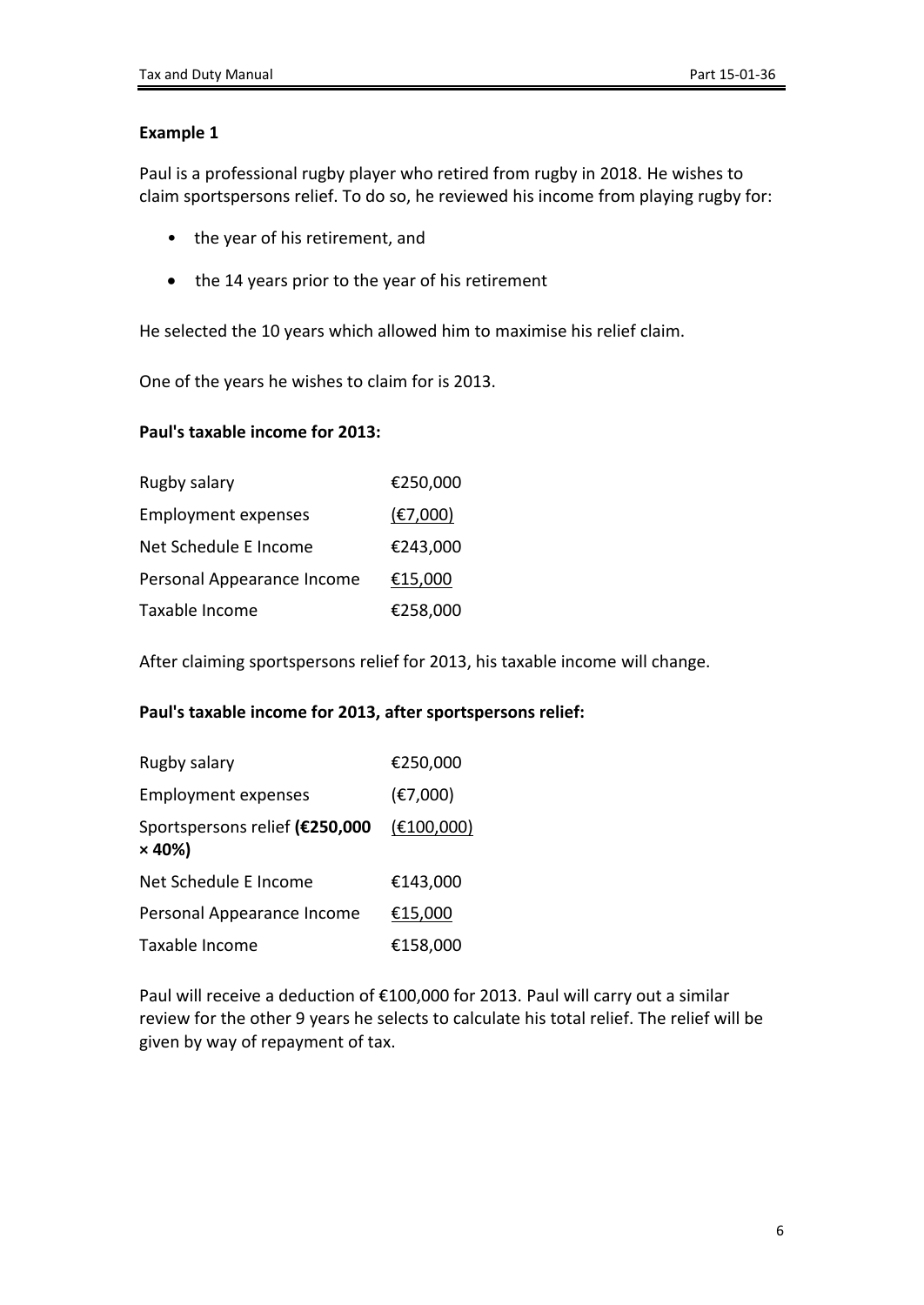Anna is a professional golfer who retired from golf in 2018. She wishes to claim sportspersons relief. To do so, she reviewed her income from playing golf for:

- the year of her retirement, and
- the 14 years prior to the year of her retirement

She selected the 10 years which allowed her to maximise her relief claim.

One of the years she wishes to claim for is 2015. Anna is single.

#### **Anna's income tax for 2015:**

| Golf earnings      | €200,000  |
|--------------------|-----------|
| Golf expenses      | (E60,000) |
| Sponsorship Income | €70,000   |
| Taxable Income     | €210,000  |

| (before credits and reliefs) |         |
|------------------------------|---------|
| Income Tax for 2015          | €77,240 |
| €176,200 @ 40%               | €70,480 |
| €33,800 @ 20%                | €6,760  |
| Income Tax                   |         |

After claiming sportspersons relief for 2015, her income tax for 2015 will change.

#### **Anna's income tax for 2015, after sportspersons relief:**

| Golf earnings                         | €200,000  |
|---------------------------------------|-----------|
| Golf expenses                         | (E60,000) |
| Sportspersons relief                  | (E80,000) |
| (E200,000 × 40%)                      |           |
| Sponsorship Income                    | €70,000   |
| Taxable Income                        | €130,000  |
| Income Tax                            |           |
| €33,800 @ 20%                         | €6,760    |
| €96,200 @ 40%                         | €38,480   |
| Income Tax for 2015                   | €45,240   |
| (before credits and other<br>reliefs) |           |
|                                       |           |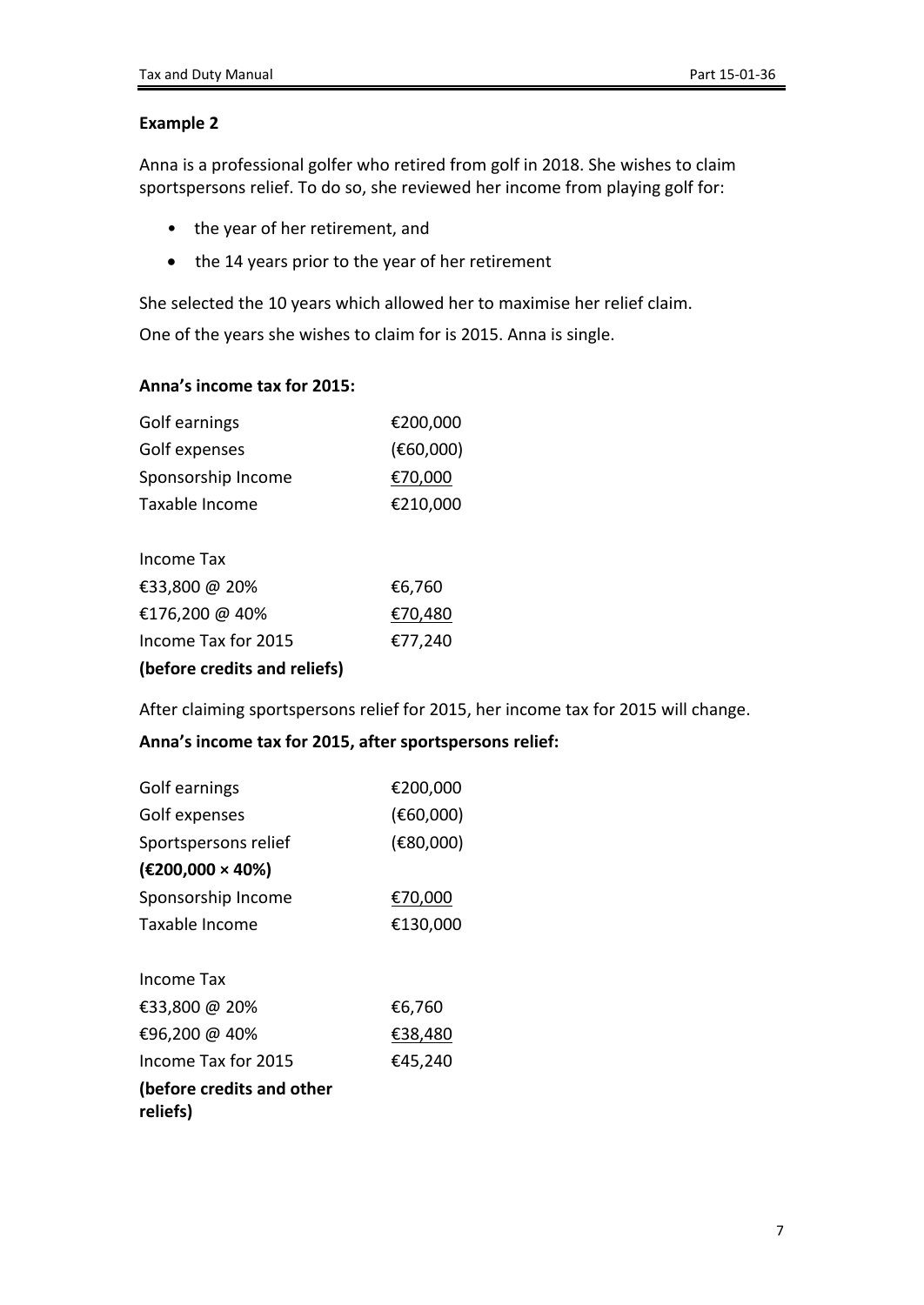Anna will receive a deduction of €80,000 for 2015 which will reduce her income tax before credits and other reliefs by €32,000. Anna will carry out a similar review for the other 9 years she selects to calculate her total relief and revised lability to income tax. The relief will be given by way of repayment.

### <span id="page-7-0"></span>5. Interaction with pension products

Although the sportspersons relief operates as a deduction, this deduction is not to be taken into account in determining the net relevant earnings of the person for the purposes of Part 30 Chapters 2 and 2A of the TCA 1997. The application of Chapter 2A applies with effect from 1 January 2017, in accordance with section 6 Finance Act 2016.

### <span id="page-7-1"></span>5.1 Retirement Annuity Contracts

A retirement annuity contract (RAC), or personal pension, is generally a contract between an individual and a life assurance company, which provides a tax-free lump sum, within certain limits, and a pension or other benefits at retirement. For more information, see [Chapter](https://www.revenue.ie/en/tax-professionals/tdm/pensions/chapter-21.pdf) [21](https://www.revenue.ie/en/tax-professionals/tdm/pensions/chapter-21.pdf) of the Pensions manual and Part 30 Chapter 2 of the TCA 1997.

To obtain tax relief on contributions to a RAC, an individual must have a source of "relevant earnings", which means income arising in a tax year from a trade or profession or from non-pensionable employment. This tax relief is subject to two main limitations:

- an age-related percentage limit, and
- an upper limit<sup>1</sup> on the amount of earnings that may be taken into account for relief purposes.

To note, a claim for sportsperson relief in any year will not affect the calculation of the individual's net relevant earnings for the purposes of tax relief on his or her RAC contributions.

<sup>1</sup> Section 790A of the TCA 1997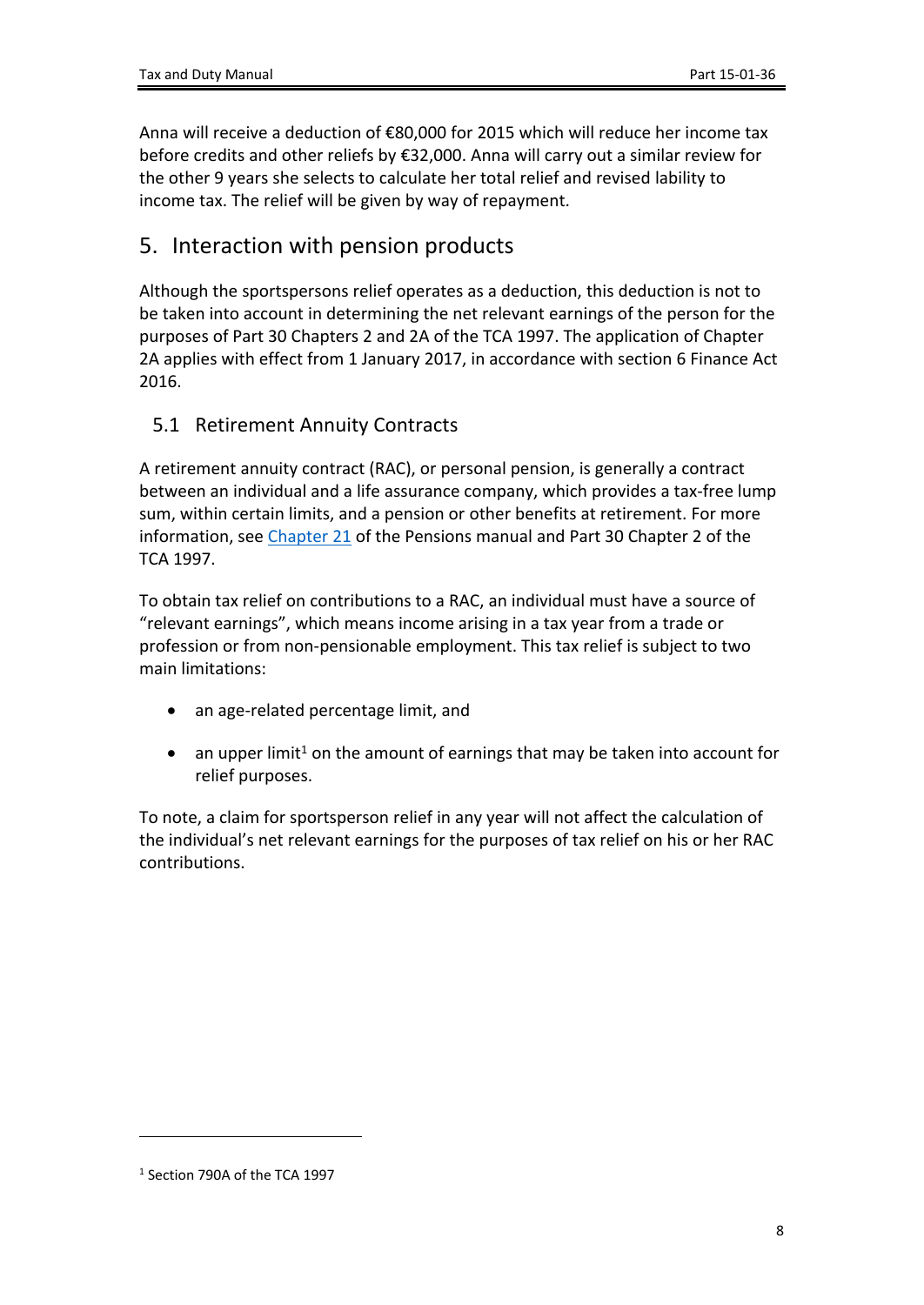Denise is a swimmer who retired from swimming in 2019. She wishes to claim sportspersons relief. To do so, she reviewed her income from swimming for

- the year of her retirement, and
- the 14 years prior to the year of her retirement

She selected the 10 years which allowed her to maximise her relief claim.

One of the years she wishes to claim for is 2016. Denise is single. In 2016 she was 30 and contributed €20,000 to a RAC.

#### **Denise's taxable income for 2016:**

| Swimming earnings         | €70,000   |
|---------------------------|-----------|
| Swimming expenses         | (E10,000) |
| Personal appearances      | €30,000   |
| RAC contribution          | (E20,000) |
| Taxable Income            | €70,000   |
| Income Tax                |           |
| €33,800 @ 20%             | €6,760    |
| €36,200 @ 40%             | €14,480   |
| Income Tax for 2016       |           |
| (before credits and other | €21,240   |
| reliefs)                  |           |

After claiming sportspersons relief for 2016, her income tax for 2016 will change.

#### **Denise's taxable income for 2016, after sportspersons relief:**

| Swimming earnings                     | €70,000   |  |
|---------------------------------------|-----------|--|
| Swimming expenses                     | (E10,000) |  |
| Personal appearances                  | €30,000   |  |
| RAC contribution                      | (€20,000) |  |
| Sportspersons relief                  | (E28,000) |  |
| (€70,000 x 40%)                       |           |  |
| Taxable Income                        | €42,000   |  |
| Denise's income tax for 2016          |           |  |
| €33,800 @ 20%                         | €6,760    |  |
| €8,200 @ 40%                          | €3,280    |  |
| Income Tax for 2016                   |           |  |
| (before credits and other<br>reliefs) | €10,040   |  |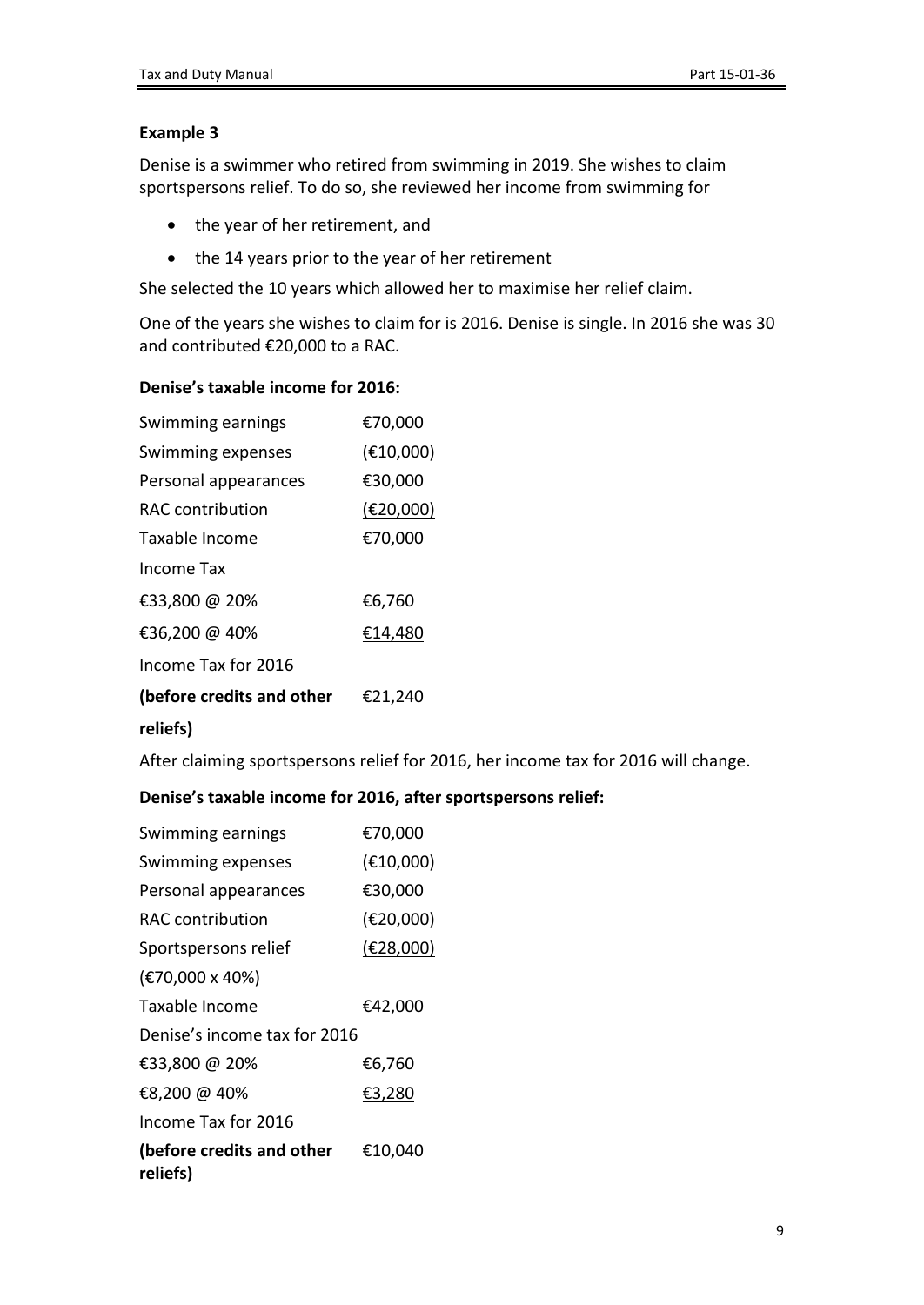Denise will receive a deduction of €28,000 for 2016 which will reduce her income tax before credits and other reliefs by €11,200. However, it will not affect the calculation of her net relevant earnings for the purposes of tax relief on her RAC contributions. Denise will carry out a similar review for the other 9 years she selects to calculate her total relief and revised liability to income tax. The relief will be given by way of repayment.

### <span id="page-9-0"></span>5.2 Personal Retirement Savings Accounts

A PRSA is a long-term savings account designed to assist individuals save for their retirement. For more information, see [Chapter](https://www.revenue.ie/en/tax-professionals/tdm/pensions/chapter-24.pdf) [24](https://www.revenue.ie/en/tax-professionals/tdm/pensions/chapter-24.pdf) of the Pensions manual and Part 30 Chapter 2A of the TCA 1997.

To obtain tax relief on contributions to a PRSA, an individual must have a source of "relevant earnings", which means income arising in a tax year from a trade, profession or employment. This tax relief is subject to two main limitations:

- an age-related percentage limit, and
- an upper limit on the amount of earnings that may be taken into account for relief purposes.

To note, a claim for sportsperson relief in any year will not affect the calculation of the individual's net relevant earnings for the purposes of tax relief on his or her PRSA contributions.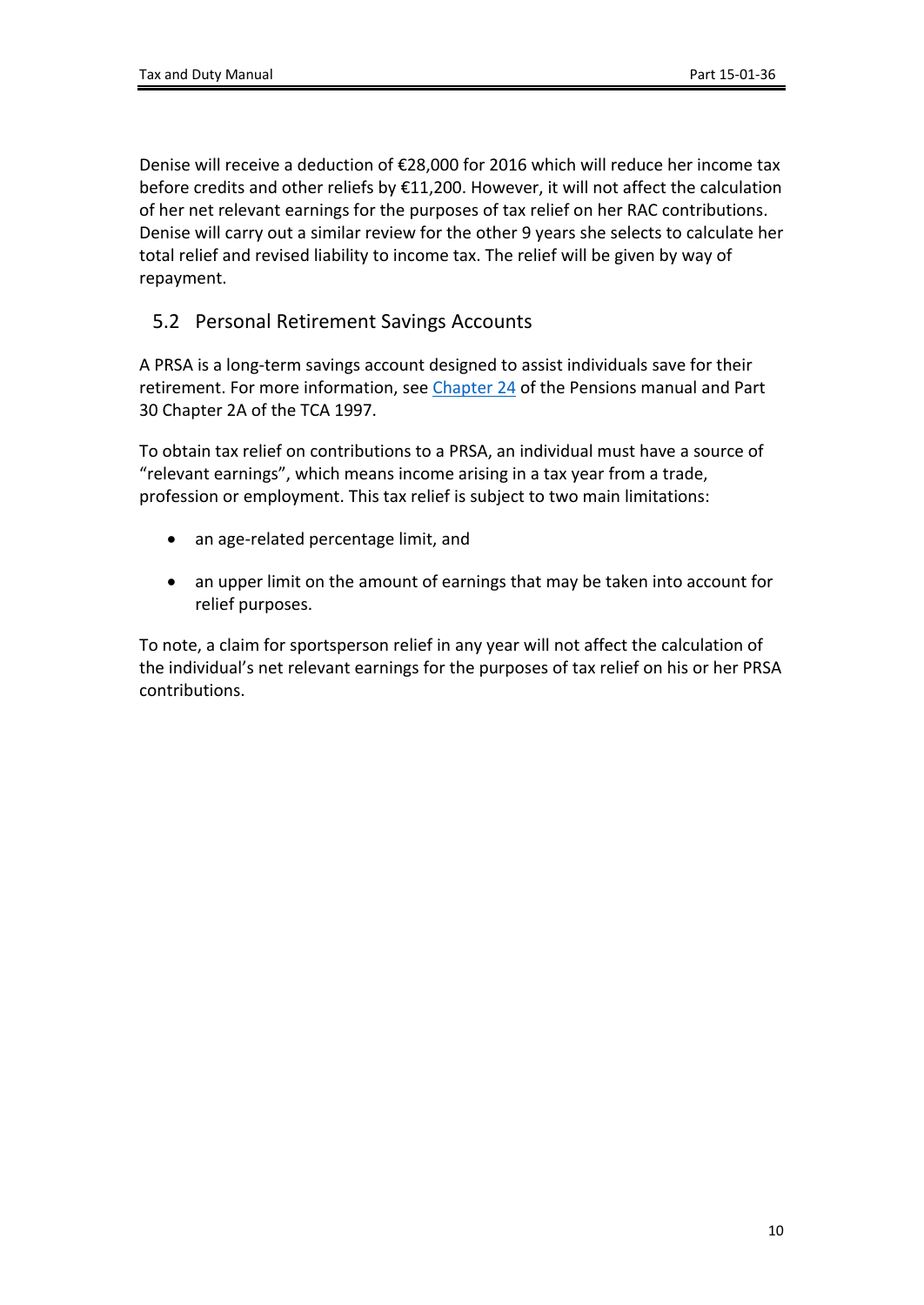Michael is a cyclist who retired from cycling in 2018. He wishes to claim sportspersons relief. To do so, he reviewed his income from cycling for

- the year of his retirement, and
- the 14 years prior to the year of his retirement

He selected the 10 years which allowed him to maximise his relief claim.

One of the years he wishes to claim for is 2017. Michael is single. In 2017 he was 42 and contributed €34,000 to a PRSA.

#### **Michael's taxable income for 2017:**

| Cycling earnings                      | €200,000  |
|---------------------------------------|-----------|
| Cycling expenses                      | (E15,000) |
| Sponsorship income                    | €60,000   |
| PRSA contribution                     | (E34,000) |
| Taxable Income                        | €211,000  |
| Income Tax                            |           |
| €33,800 @ 20%                         | €6,760    |
| €177,200 @ 40%                        | €70,080   |
| Income Tax for 2017                   |           |
| (before credits and other<br>reliefs) | €77,640   |

After claiming sportspersons relief for 2017, his income tax for 2017 will change.

#### **Michael's taxable income for 2017, after sportspersons relief:**

| Cycling earnings                      | €200,000  |  |
|---------------------------------------|-----------|--|
| Cycling expenses                      | (E15,000) |  |
| Sponsorship income                    | €60,000   |  |
| <b>PRSA contribution</b>              | (E34,000) |  |
| Sportspersons relief                  | (E80,000) |  |
| (€200,000 x 40%)                      |           |  |
| Taxable Income                        | €131,000  |  |
| Michael's income tax for 2017         |           |  |
| €33,800 @ 20%                         | €6,760    |  |
| €97,200 @ 40%                         | €38,880   |  |
| Income Tax for 2017                   |           |  |
| (before credits and other<br>reliefs) | €45,640   |  |